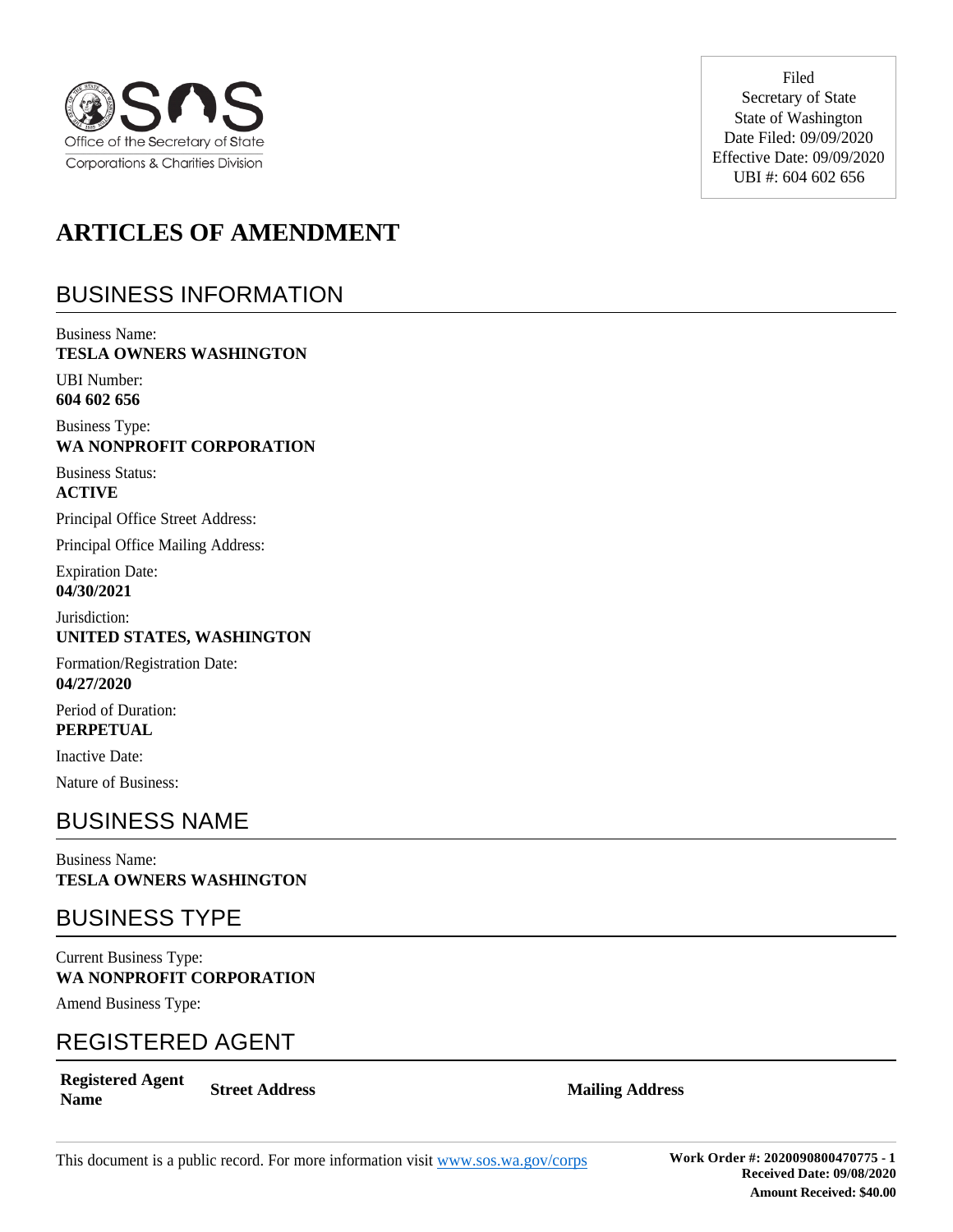### REGISTERED AGENT CONSENT

Customer provided Registered Agent consent? - **Yes**

#### DURATION

Duration: **PERPETUAL**

### PURPOSE OF CORPORATION

**A SOCIAL, RECREATIONAL, AND EDUCATIONAL CLUB FOCUSED AROUND TESLA AND TESLA PRODUCTS.** 

#### PURPOSE OF CORPORATION – STAFF CONSOLE CONFIRMATION

Customer's filing includes purpose of corporation? - **Yes**

#### ADOPTION OF ARTICLES OF AMENDMENT – NONPROFIT

Articles of Amendment were adopted by:

 There are no members that have voting rights. The amendment received a majority vote of the directors at a board meeting held: **08/31/2020**

#### DISTRIBUTION OF ASSETS

**IN THE EVENT OF VOLUNTARY DISSOLUTION, THE NET ASSETS WILL BE DISTRIBUTED AS FOLLOWS: ALL DEBT AND LIABILITY OF TOPS SHALL BE DISTRIBUTED TO ANOTHER LIKE NONPROFIT ORGANIZATION FOR ONE OR MORE PURPOSES WITHIN THE ALL DEBT AND LIABILITY OF TOPS SHALL BE DISTRIBUTED TO ANOTHER LIKE NONPROFIT ORGANIZATION FOR ONE OR MORE PURPOSES WITHIN THE APPLICABLE PROVISIONS OF THE LAWS OF THIS STATE.**

#### DISTRIBUTION OF ASSETS PROVIDED

Customer provided information on distribution of assets? - **Yes**

# EFFECTIVE DATE

Effective Date: **09/09/2020**

# DATE OF ADOPTION

Date of Adoption: **08/27/2020**

#### RETURN ADDRESS FOR THIS FILING

Attention:

**THERESA RAMSDELL**

Email: **THERESA@PS.TESLAOWNERS.ORG**